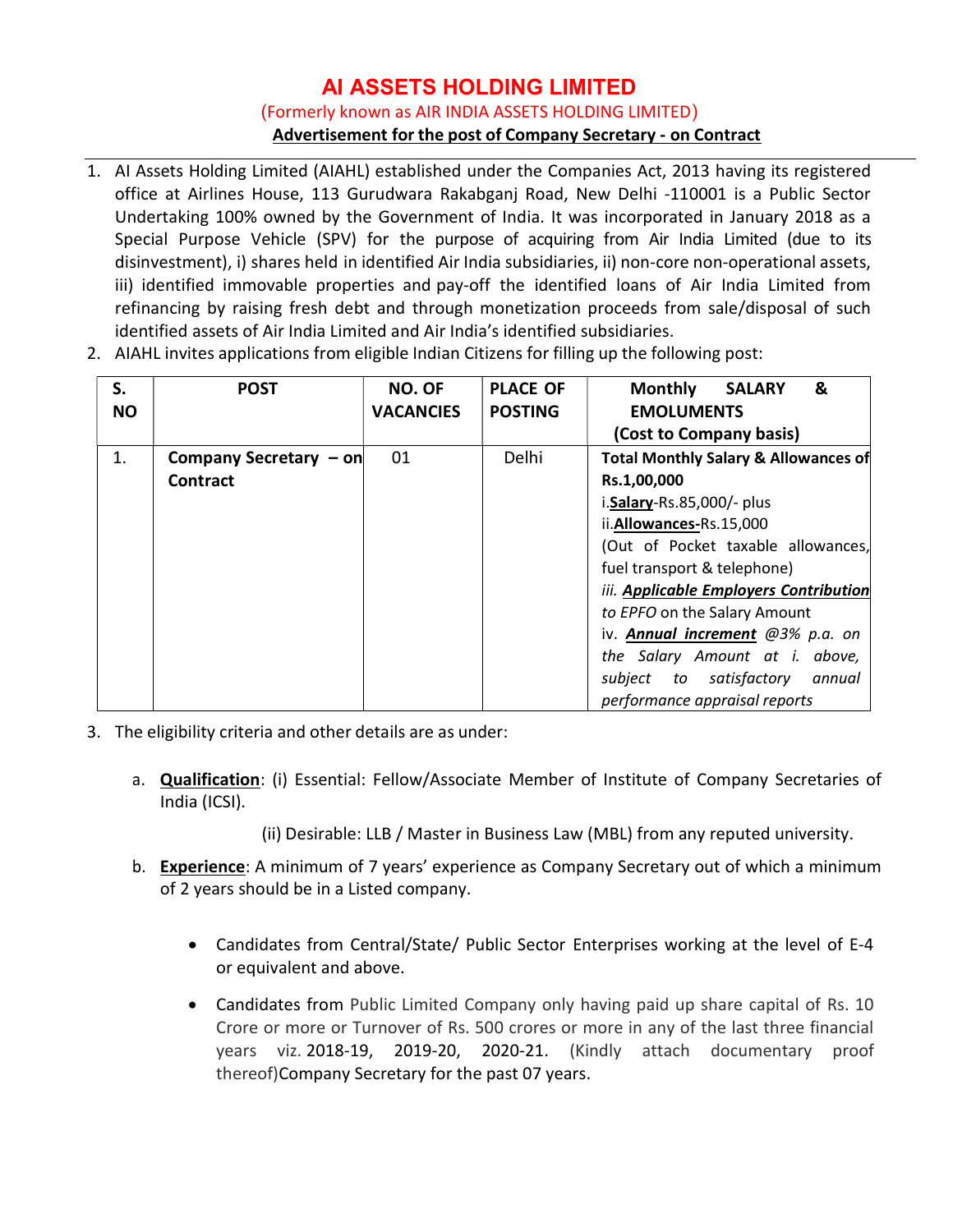# c. Age: Maximum 50 years as on  $1<sup>st</sup>$  January, 2022.

### d. Job Description:

- i. Excellent knowledge of Company Law and its application including Secretarial Standards, various SEBI Regulations applicable to a listed company, DPE Guidelines as applicable to CPSE and other laws as applicable to a company under the companies Act, 2013 and relevant statutes.
- ii. Drafting of Notice, Agendas and Minutes for the Board, Committee, Shareholder and other Meetings of the Company & its subsidiaries. Passing Resolutions through Postal Ballot for Listed Companies as per Companies Act, 2013 and the Rules made there under.
- iii. Drafting of Annual Report which includes Notice of Annual General Meeting, Directors Report, Corporate Governance
- iv. Report as per SEBI (Listing Obligations and Disclosure Requirements) Regulations, 2015, finalization, printing, mailing etc.
- v. Preparation and Filing of e-forms, returns and applications with Registrar of Companies (ROC) through portal of MCA.
- vi. Preparing and Maintaining Secretarial Records of Company viz; Statutory Books and Registers.
- vii. Updation on new developments in various laws and regulations in the area of work of a CS.

The position would report to the Chairman & Managing Director of the company.

e. **Selection procedure**: Selection procedure involves personal interview of the shortlisted candidates who prima facie meet the eligibility criteria.

The Selected candidate will be required to undergo a Pre- Employment Medical Examination. The Candidate will have to bear the cost of Pre-Employment Medical Examination and any additional tests, if required. The additional cost thereof will also have to be borne by the candidate.

f. Term of Fixed Term Employment Contract: The selected candidate will be appointed on a Fixed Term Employment Contract for a period of three (3) years, extendable by another two (2) years, based on the annual performance review reports of the candidate.

The tenure can be extended or curtailed as per the requirements of the Company. The contract could be terminated at the discretion of the management during the period of contract, and/or in the event of unsatisfactory performance.

## 4. How to Apply:-

Candidates who wish to apply are advised to print the Application Format attached below, fill it and send the application by Post/Speed post/courier at the following address in an envelope that must be super scribed as under:

| <b>Post Applied for</b>                                                                                   |
|-----------------------------------------------------------------------------------------------------------|
| <b>Company Secretary</b>                                                                                  |
| To                                                                                                        |
| Manager Personnel & admin,                                                                                |
| Al Assets Holding Limited (AIAHL),                                                                        |
| Room no. 205, 2 <sup>nd</sup> Floor, Air India Reservation Building, Safdarjung Airport, New Delhi-110003 |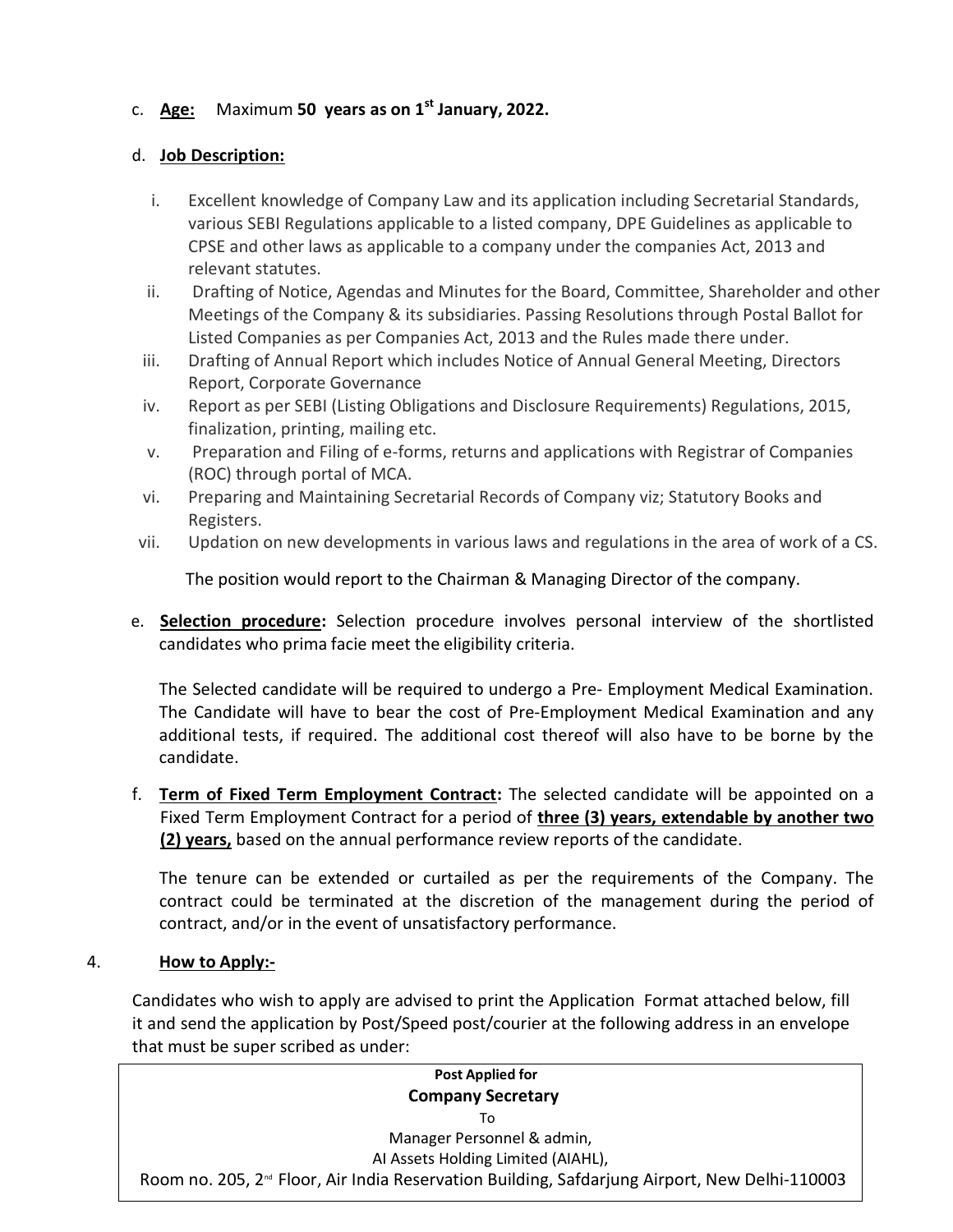The last date of receipt of application is  $1700$  hours  $6<sup>th</sup>$  Apr' 2022 on the above address. Applications that are incomplete/received after the last date will not be entertained.

Any extension in the last date for submission of the applications shall be notified on the websites www.aiahl.in & www.aiesl.in

Applications that are mutilated or without any of the supporting documents with regard to eligibility criteria, will be rejected.

AIAHL will not be responsible for any postal delay/loss of any document during transit. Applicants serving in Government/Semi-Government/Public Sector Undertakings should apply through proper channel and also submit NOC from their present employer at the time of interview.

Canvassing in any form will disqualify the candidate

### Any application not meeting the aforesaid requirements shall not be considered.

Management reserves the right to change in above schedule/conditions, based on requirements.

### Candidates are required to submit following documents with the application: -

- i) A duly filled in Application Form in the prescribed format which is available on Website www.aiahl.in, www.aiesl.in and www.ncs.gov.in.
- ii) A recent passport size photograph pasted in the space provided in the Application Format.
- iii) One set of photocopies of supporting testimonials for date of birth, caste, qualification, experience etc. In case copies of required documents/certificates are not submitted with the application, the application will be rejected. Original certificates will be required at the time of Interview.
- iv) The candidate is required to bring experience certificate for working in company secretary Deptt for the past 07 years, post qualification. If the candidate is working in private sector, it should be specifically mentioned that the company is a listed firm and having share capital of Rs 10 crores or more or Turnover of Rs 500 crores or more in any last three financial years.
- v) The Demand Draft for an amount of Rs.500/- (Rupees Five Hundred only) drawn in favour of AI Assets Holding Limited, payable at New Delhi.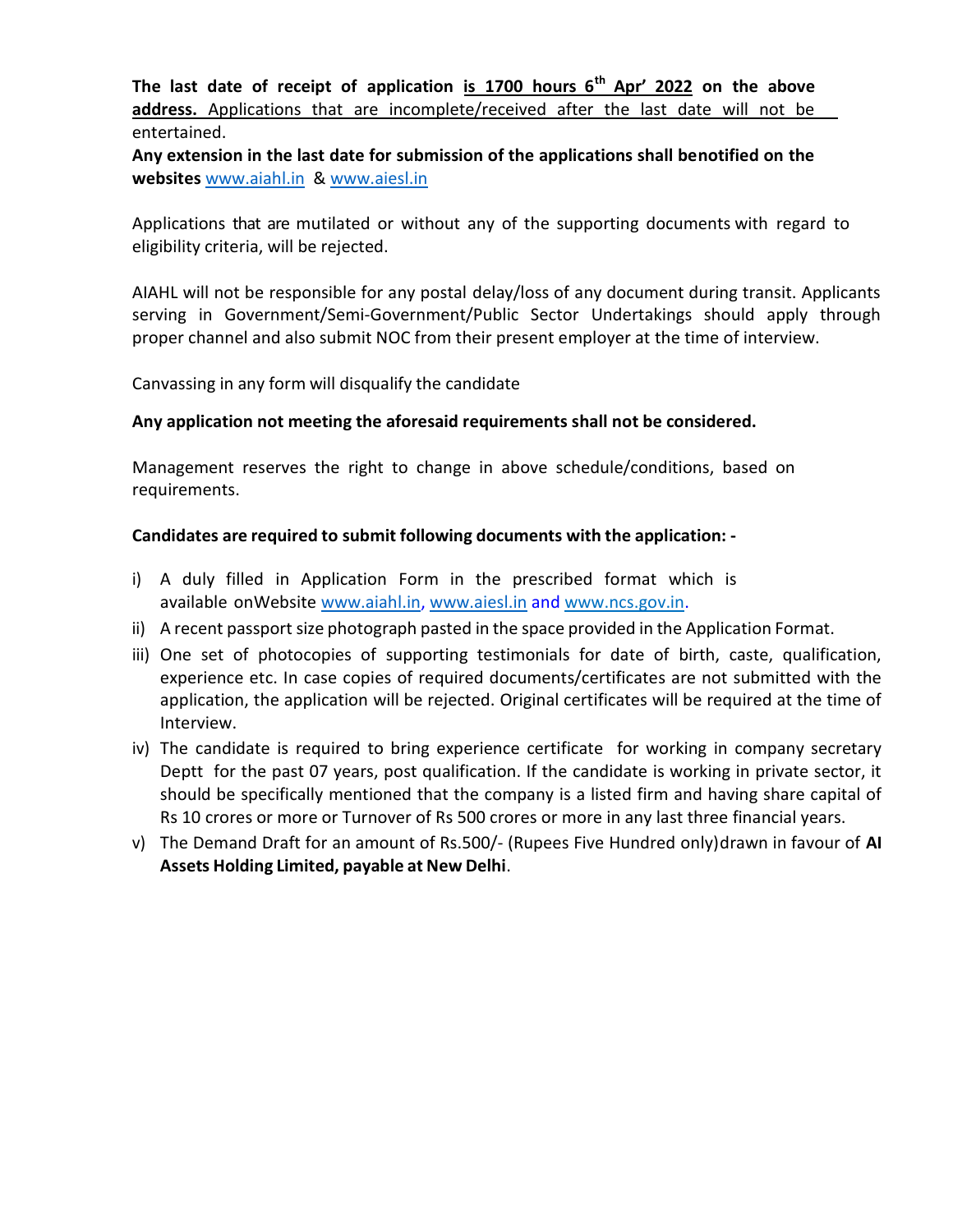#### APPLICATION FORM-AIAHL

### Name of the post applied for Company Secretary - on Contact

| 1. (a) Applicant's Name:       |           |  |
|--------------------------------|-----------|--|
| (b) Address for communication: |           |  |
| 2. Telephone No: Office        | Residence |  |
| 3. Mobile No.                  |           |  |

4. E-Mail Id

5. Date of Birth (DD/MM/YY), Age as on 01<sup>st</sup> January, 2022 (Years/Months/Days)

6. Educational/Professional Qualifications:

| SI.<br>No. | Qualification* | Name of<br>Institution/<br>University | Duration of<br>the Course | Whether Full-Time or<br>otherwise<br>(Please mention, if<br>applicable) |
|------------|----------------|---------------------------------------|---------------------------|-------------------------------------------------------------------------|
|            |                |                                       | 4                         |                                                                         |
|            |                |                                       |                           |                                                                         |
|            |                |                                       |                           |                                                                         |
|            |                |                                       |                           |                                                                         |
|            |                |                                       |                           |                                                                         |
|            |                |                                       |                           |                                                                         |

\* Should be exactly as per Degree/ Diploma issued by the university.

7. Positions held (in support of the total requisite experience of 07 years, post qualification, as Company Secretary or Company Secretary Deptt).

| SL <sub>1</sub><br>No. | Complete<br>Designation* | Name of the<br>Organization | Pay<br>scale | Period |    | <b>Brief Job Profile</b> |
|------------------------|--------------------------|-----------------------------|--------------|--------|----|--------------------------|
|                        |                          | 3                           | 4            |        |    | 6                        |
|                        |                          |                             |              | From   | To |                          |
|                        |                          |                             |              |        |    |                          |
|                        |                          |                             |              |        |    |                          |
|                        |                          |                             |              |        |    |                          |
|                        |                          |                             |              |        |    |                          |
|                        |                          |                             |              |        |    |                          |

\*The positions should be indicated in order of the most recent assignment